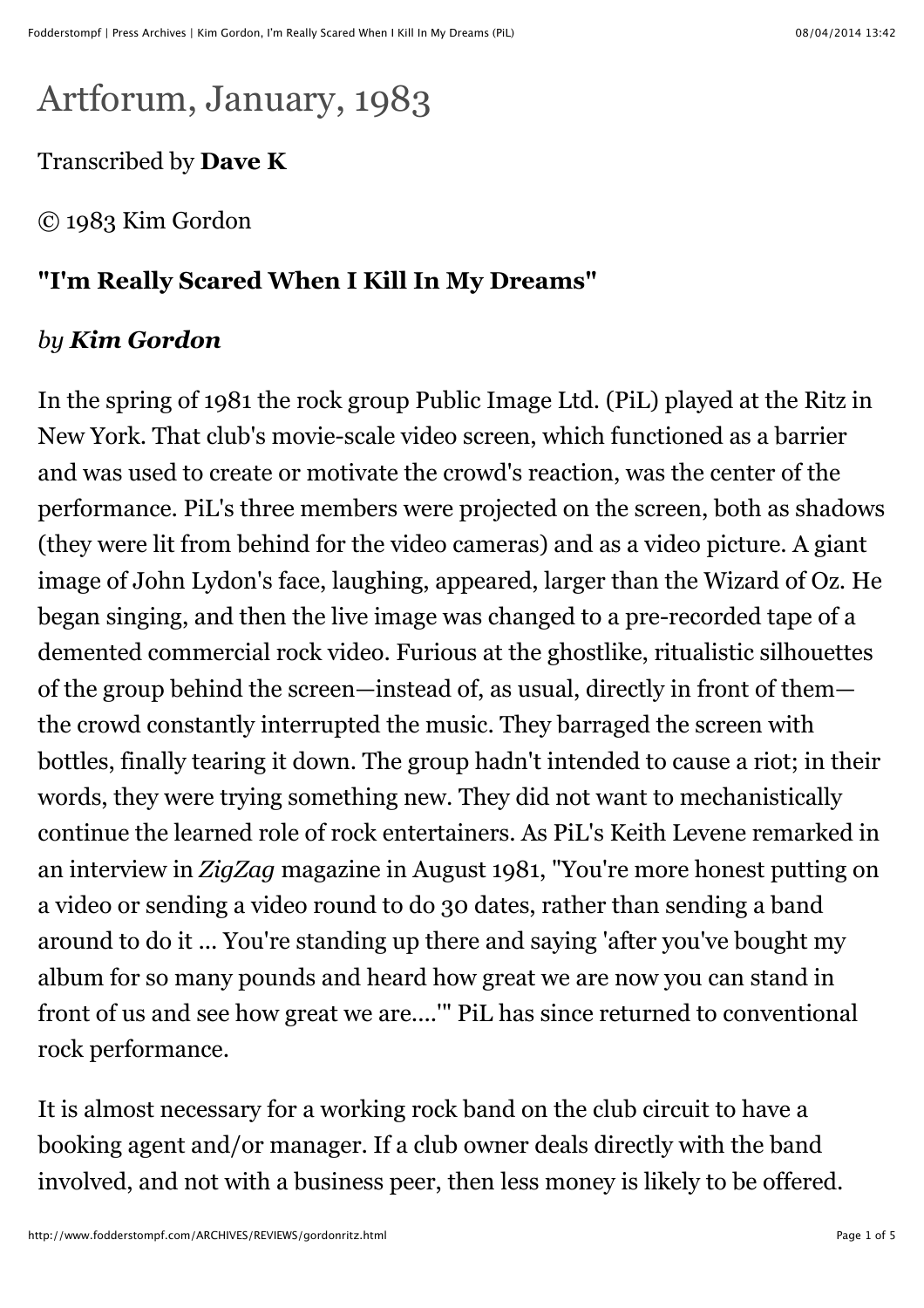The large rock clubs in Manhattan all have basically the same policy of dealing with bands. Some of these are real showcases and some are just facades. Mailings are sent out for special evenings; these nights are not actually special, but they do give the appearance of being playgrounds for the art world, thus luring the nonart world to a supposedly chic event for which they will pay. (As in past movements of the avant-garde, these clubs appropriate the "law of assemblage" in the sense that the "real world" and the "art world" become layered.) In order to maintain an elite aura the clubs also offer their space for "art night" parties or video and film parties which are invitational only. By constantly renovating, opening up new floors and redecorating, each club vies for the position of "favored art club," as a yet newer alternative to the art world's alternative spaces. It seems to be what the art world wants. And on the flip side, the video/music nights at the official "alternative spaces" are designed to replicate the lounge atmosphere of the clubs, with monitors and cushions dispersed informally throughout the rooms. Thus symbiotic relationship has almost become a formula for a certain kind of success in both the art and the club worlds.

The club atmosphere does as little for the art that's "crossing over" as it does for the bands, and tends to subordinate the art to the place itself. Even a vision as personal as Jim Fouratt's when he did the booking at another New York club, Danceteria, can quickly turn into exploitive packaging. The support he gave American bands (with a concentration on local, New York City bands), instead of following the safer policy of booking touring English bands, actually did create an alternative club situation for a short while. His notion of art in clubs—as exemplified by this attitude toward the music—did not merely treat art as interior decoration, but allowed art to maintain a certain integrity. The main attraction in the lounge-style clubs is a sort of skyscraper-style sexual voyeurism set up by projections, on different floor, of different eras and stylized "lifestyles."

Whereas in the club scene of the past there have been what were called "Fuck Rooms," now the atmosphere in clubs is often designed to be more one of sublimation, to the point of a sterility that has become a new sort of non-sexual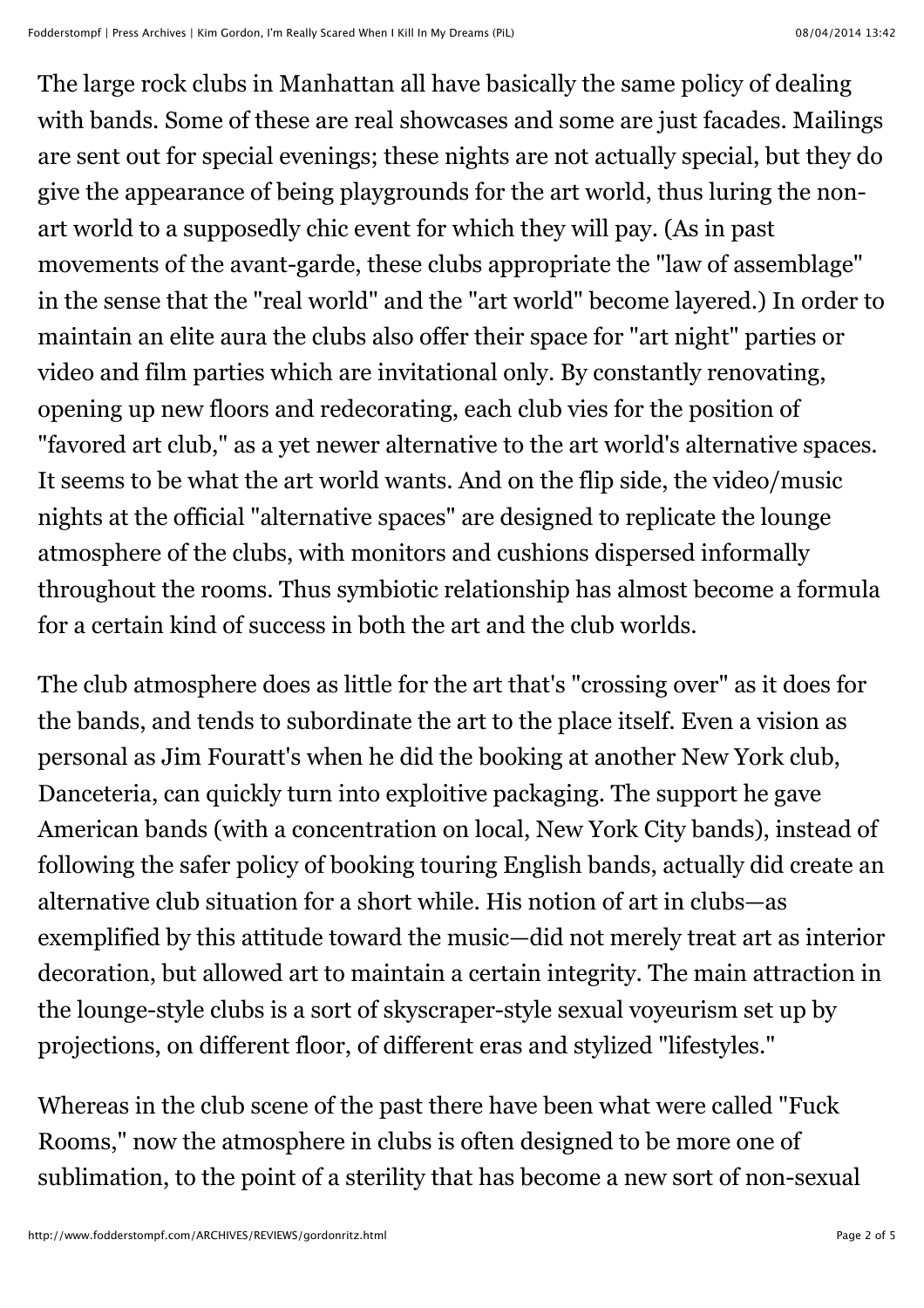eroticism. The notion of resistance—the withholding of contact between people is a common state in current clubs. Their atmosphere designs distance—from the art, the music, the other people, and oneself. The use of mirrors elaborates the already present narcissism, and individuals become spectators of themselves. Video monitors are standard design apparatus; the images are there to sustain the customers, as business dealings become mingles with fantasies—sexual, career, or otherwise. The lounge atmosphere makes the clientele feel at home or at the home of someone wealthy, creating a comfortable extravagance typical of small, exclusive private clubs. The images shown on the videos are more or less unseen, and function much like televisions left on. In his discourse on the disappearance of the tragic as caused by the disappearance of the subject in art, and its subsequent reappearance, Manfredo Tafuri states, "The experience of the 'tragic' [in this century] is the experience of the metropolis ..." "The 'intensification of nervous stimulation' induced by the rapid crowding of changing images, the sharp discontinuity in the grasp of a single glance, and the unexpectedness of onrushing impressions,' were interpreted by [Georg] Simmel as the new conditions that generate the blase attitude of the individual of the metropolis...." (from *Architecture and Utopia: Design and Capitalist Development*, 1976.) Unlike a decadent "Great Gatsby" lifestyle, these people all pay \$5.00 to \$15.00 for their pleasure and sexual entertainment. The majority of the bands booked play accessible Dance Oriented Rock.

When you're actually on the stage after dealing with the "rock 'n' roll bullshit" and noticing how the disco sound system is so much louder than the one you're playing through, you pray your instruments don't fall apart and you begin to play. You forget about everything else in the world. You forget how much the pay is and that you're not really playing for enthusiastic young kids but for bored young adults—and it becomes a challenge to try to move them, blow their brains out, put some edge into the atmosphere by using what is now a technologically primitive social tool, the electric guitar.

The club is the mediator or frame through which the music is communicated.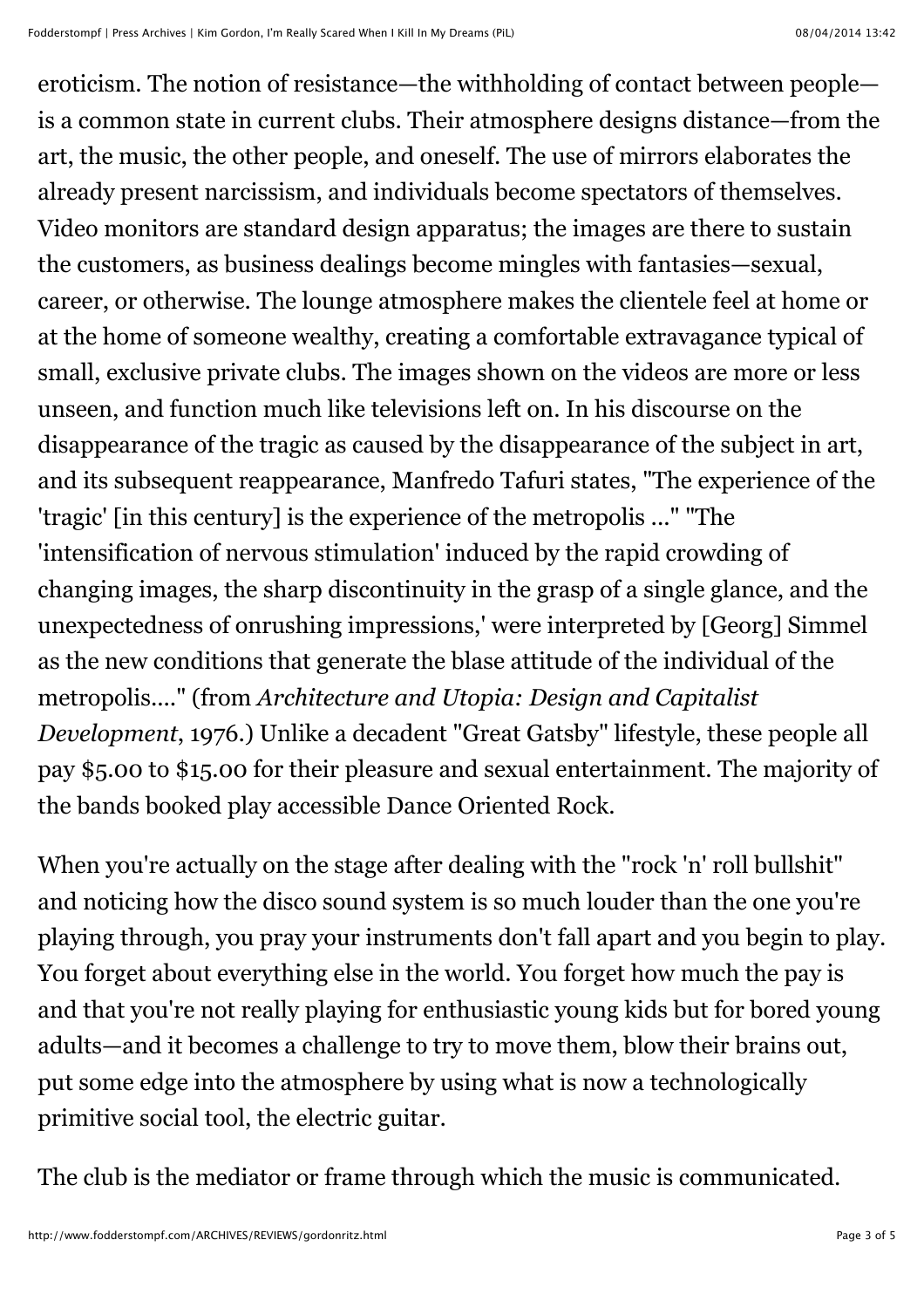The band literally plugs into the technology of the club in order to magnify the sound, turning a possibility into actually, making what is heard by the musicians themselves accessible to an audience. People pay to see others believe in themselves. Maybe people don't know whether they can experience the erotic or whether it exists only in commercials; but on stage, in the midst of rock 'n' roll, many thing happen and anything can happen, whether people come as voyeurs or come to submit to the moment. As a performer you sacrifice yourself, you go through the motions and emotions of sexuality for all the people who pay to see it, to believe that it exists. The better and more convincing the performance, the more an audience can identify with the exterior involved in such an expenditure of energy. Performers appear to be submitting to the audience, but in the process they gain control of the audience's emotions. They begin to dominate the situation through the awe inspired by their total submission to it. Someone who works hard at his or her job is not going to become a "hero," but may make just enough money to be able to afford to be liberated temporarily through entertainment. A performer, however, as the hero, will be paid for being sexually uncontrolled, but will still be at the mercy of the clubs and the way the media shapes identity. How long can someone continue to exert intensity before it becomes mannered and dishonest?

The notion of merging avant-garde and popular culture (multimedia technology) by an artist is found in its most successful form in Laurie Anderson's recent performances. The position that Anderson represents, as one who has transcended the isolation of the art world, involves a different kind of heroics from that of the rock 'n' roll persona, who represents, even if mythically, a sense of real sexuality, real life or death. Anderson's androgynous appearance and mechanical voice create an impression of organized perfection, expressing the ideal as nonsexual. She has created her own atmosphere of mastering and mimicking a technology that is usually mystifying. Wherever she performs, she accomplishes what clubs cannot; she manipulates the audience by the unseen, creating moments that change and move along effortlessly. As in the multimedia